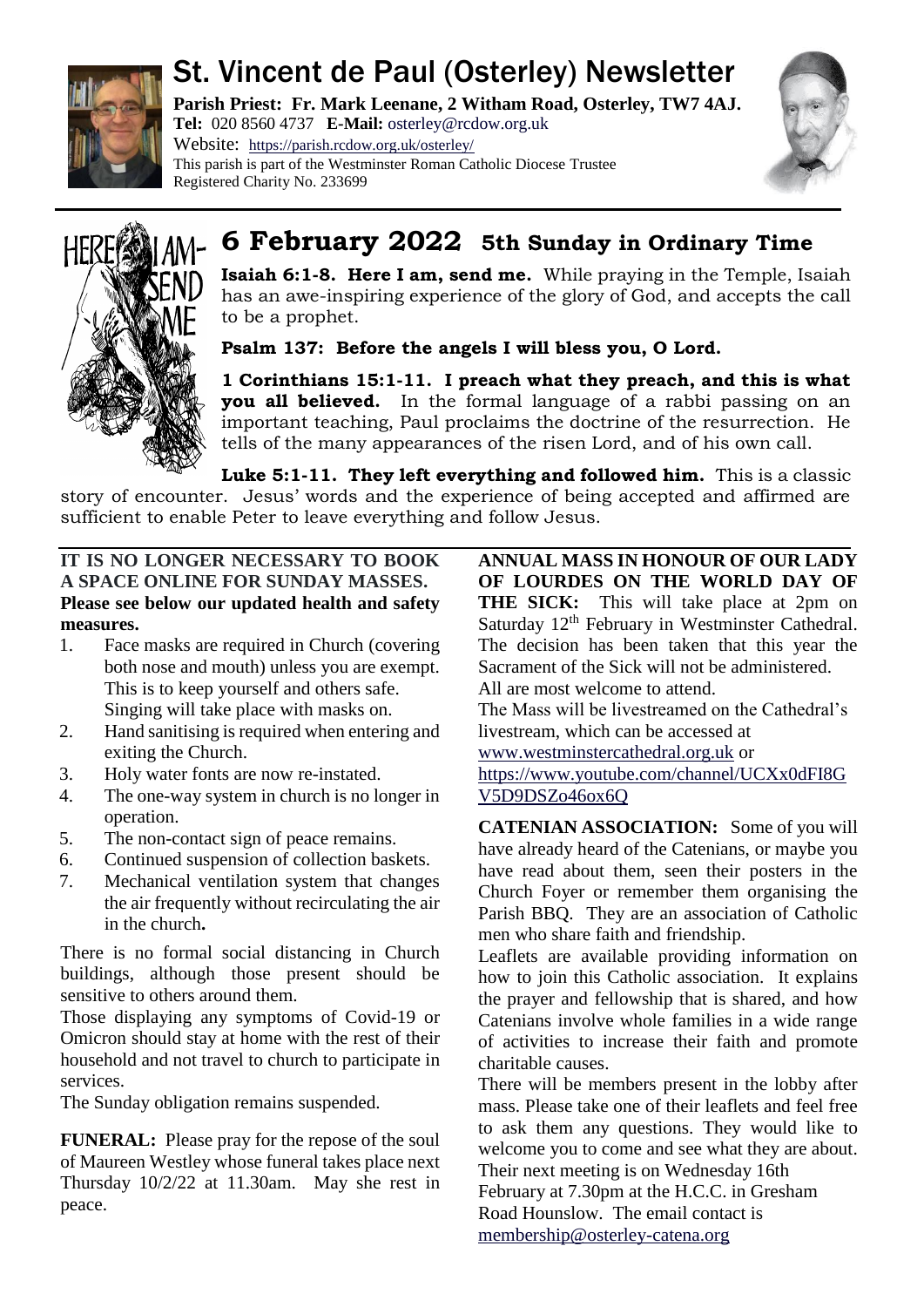| <b>Service Times &amp; Intentions</b><br>6 - 13 February 2022 |            |                                                                   |
|---------------------------------------------------------------|------------|-------------------------------------------------------------------|
| Sunday 6<br>5th Sunday in<br>ОT                               | 0900       | Valerie & Alan Thornton RIP<br>(RD)                               |
|                                                               | 1130       | Pamela Balchin RIP 1 <sup>st</sup> Anniv<br>(Chiswick & Hounslow) |
|                                                               |            | <b>FHC Inaugural Mass</b>                                         |
|                                                               | 1800       | Helena Oska Sharma RIP RD                                         |
| Mon 7                                                         | 0930       | Deceased Members<br>Coutinho, D'Souza &                           |
|                                                               |            | Monteiro Families RIP                                             |
| Tue 8                                                         | 1930       | Rosemary Stockton RIP                                             |
| Wed 9                                                         |            | No Mass                                                           |
| Thu 10                                                        | 0930       | Mary Baker RIP RD                                                 |
|                                                               | 1130       | Funeral:                                                          |
|                                                               |            | Maureen Westley RIP                                               |
| Fri 11                                                        | 0930       | Patricia Boon RIP RD                                              |
| <b>Sat 12</b><br>BVM on<br>Saturday                           | 0930       | <b>Deceased Members</b>                                           |
|                                                               |            | Fernandes, Dias & Gonsalves                                       |
|                                                               |            | <b>Families RIP</b>                                               |
|                                                               | $10-10.45$ | Confession                                                        |
|                                                               | 1100       | Benediction                                                       |
| Sunday 13<br>6th Sunday in<br><b>OT</b>                       | 0900       | Jock Cassidy RIP                                                  |
|                                                               | 1130       | Deceased Members of the                                           |
|                                                               |            | Spiteri Family RIP                                                |
|                                                               |            | Baptism: Brielle Rodrigues                                        |
|                                                               | 1800       | Repose of the Souls of those                                      |
|                                                               |            | who have died of Covid RIP                                        |
| Rosary: 7 p.m. before the Tuesday weekday evening mass.       |            |                                                                   |
| OFFERTORY: Thank you for your offerings on 30/1/22            |            |                                                                   |
| <b>Contactless</b>                                            |            | 293.97                                                            |
| <b>Loose Plate</b>                                            |            | 245.02                                                            |
| <b>Planned Giving Envelopes</b>                               |            | 269.00                                                            |
| <b>Standing Orders</b>                                        |            | 1497.00                                                           |
| Total                                                         |            | 2304.99                                                           |

## **CONTACTLESS GIVING:**

You can now give your weekly offering by card or phone using the machines in the lobby. Simply choose the amount and tap your card. If you pay tax you can gift aid your donation at no cost to you, increasing your offering by 25%. The first time you gift aid you have to enter some simple details. If you use the same card in future your donation will be gift aided automatically.

**DONATIONS TO THE PARISH:** If parishioners wish to donate to the parish when they visit the church, please do so using the drop safe in the lobby (located in front of the Repository), or using the contactless machines in the lobby.

The parish appreciates that the ability of parishioners to contribute to our collections may have been adversely affected by the pandemic. Please just give what you can. The safe can also be used for planned giving envelopes.

## **MASS REQUESTS:**

Mass intentions can be requested via e-mail, by ringing the parish office, or using a donation and gift aid envelope from the lobby. Leave a message and telephone number if there is no response. Offerings for masses can be made by cheque or cash deposited in the lobby drop safe in a marked envelope, or by BACS transfer (see details below). The minimum Diocesan recommendation is £10. Masses are confirmed upon receipt of the stipend.

Online account details:

**Bank:** HSBC **Account Name:** WRCDT Osterley **Account Number:** 41095889 **Sort Code:** 40 05 20 **Please reference e.g.** Mass/date of Mass

## **PARISH OFFICE**

**PARISH SECRETARY / ADMINISTRATOR**: Mrs. L. Faria **PLANNED GIVING CO-ORDINATOR AND**

**BOOKKEEPER:** Mr. Steve McEvoy. E-mail: [osterleybk@rcdow.org.uk](mailto:osterleybk@rcdow.org.uk) T. 07932 783647

**Planned Giving Boxes:** If you have a query, or would like to plan your giving for the first time using envelopes or a standing order, please contact the Parish Bookkeeper using the contact details provided.

**300 CLUB:** Application forms available in the lobby. Enquiries to the Parish Office.

## **ADMIN**

**PARISH WEBSITE ADDRESS FOR THE ONLINE NEWSLETTER**: <https://parish.rcdow.org.uk/osterley/>

**PARISH REGISTRATION:** Please take a Welcome Pack from the lobby. Completed Registration and Planned Giving forms can be posted through the door of the Parish house or dropped into the lobby safe. Thank you.

**MARRIAGES**: 6 months' notice required. Please ring the office to arrange an initial discussion with Fr. Mark.

**BAPTISM:** For parishioners registered and attending at St. Vincent's. Please complete a form (available in the lobby or online) and submit to the Parish Office. You will then be contacted to arrange a baptism date and attend a course when these resume.

## **CONTACTS**

#### **SAFEGUARDING REPRESENTATIVE**:

Mrs. A. Trigger. Email: osterleysg@safeguardrcdow.org.uk

## **WEST MIDDX HOSPITAL RC CHAPLAIN:**

Tel. 020 8321 5447.

**ST VINCENT DE PAUL SOCIETY:** For assistance to the house-bound and those in need. T. 07765 026377

## **CERTIFICATE OF CATHOLIC PRACTICE**

This is only applicable for parents who wish to send their children to a catholic (or Church of England) primary or secondary school.

The Diocese requires that families attend regularly (this means attending Mass every Sunday) for at least two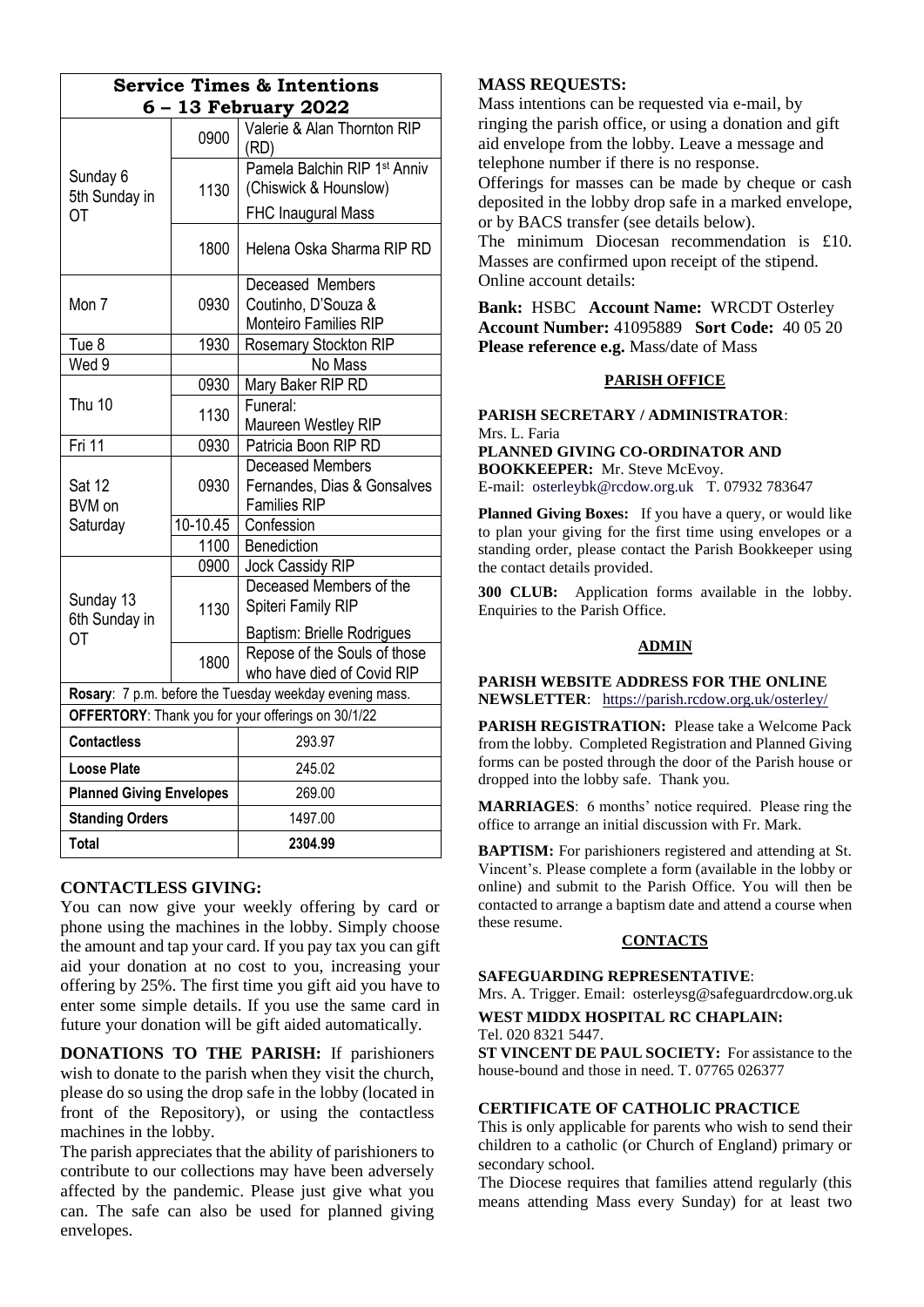years before a priest is able to sign the Certificate of Catholic Practice.

To assist the parish in signing CCP forms, the parish operates a Mass attendance Card system (see below).

#### **MASS ATTENDANCE CARD**

Stickers for pupils in school Year 5 and under. Stickers for pupils in Year 9 (for Year 12) Stickers will be given after Mass, before you leave. Stickers are not issued in August It will be your responsibility to look after the card and bring it every week.

If you require a mass attendance card or if you have a question about a CCP certificate, please email

## [osterleyccp1@rcdow.org.uk](mailto:osterleyccp1@rcdow.org.uk)

\*Please note it is ccp1 using a digit/number 1 (one)

Include your child's full name, passport sized photo and School Year in September 2021.

Once requested by email, cards and stickers can be collected in the lobby of the church after mass. CCP Contact Tel. 07542441846. Leave a message.

**Volunteers needed:** We are looking for volunteers to help with distributing the stickers after Mass. If you can spare 15 minutes, please call Antonella on 07542441846 for more information.

**------------------------------------------------------------------**

#### **FIRST COMMUNION & RECONCILIATION**

**2022**: Tuesday 8/2/22 at 6.15pm. Communion 1.

#### Enquiries: [osterleyfhc1@rcdow.org.uk](mailto:osterleyfhc1@rcdow.org.uk) \*Please note it is fhc1 using a digit/number 1 (one)

**CONFIRMATION 2022:** There will be a meeting for parents only on Monday 7<sup>th</sup> February 2022 at 8pm in the hall.

> **Sunday 6 February 2022** *Liturgical Colour: Green.* **Readings at Mass**

\_\_\_\_\_\_\_\_\_\_\_\_\_\_\_\_\_\_\_\_

**------------------------------------------------------------------**

## **First reading Isaiah 6:1-2,3-8 'Here I am: send me'**

In the year of King Uzziah's death I saw the Lord of Hosts seated on a high throne; his train filled the sanctuary; above him stood seraphs, each one with six wings.

And they cried out to one another in this way,

'Holy, holy, holy is the Lord of Hosts. His glory fills the whole earth.'

The foundations of the threshold shook with the voice of the one who cried out, and the Temple was filled with smoke. I said:

'What a wretched state I am in! I am lost,

for I am a man of unclean lips and I live among a people of unclean lips, and my eyes have looked at the King, the Lord of Hosts.'

Then one of the seraphs flew to me, holding in his hand a live coal which he had taken from the altar with a pair of tongs. With this he touched my mouth and said:

'See now, this has touched your lips, your sin is taken away, your iniquity is purged.'

Then I heard the voice of the Lord saying:

'Whom shall I send? Who will be our messenger?'

I answered, 'Here I am, send me.'

## **Responsorial Psalm Psalm 137(138):1-5,7-8**

*Before the angels I will bless you, O Lord.*

I thank you, Lord, with all my heart: you have heard the words of my mouth.

In the presence of the angels I will bless you. I will adore before your holy temple.

*Before the angels I will bless you, O Lord.*

I thank you for your faithfulness and love, which excel all we ever knew of you.

On the day I called, you answered; you increased the strength of my soul.

## *Before the angels I will bless you, O Lord.*

All earth's kings shall thank you when they hear the words of your mouth.

They shall sing of the Lord's ways: 'How great is the glory of the Lord!'

*Before the angels I will bless you, O Lord.*

You stretch out your hand and save me, your hand will do all things for me. Your love, O Lord, is eternal,

discard not the work of your hands.

*Before the angels I will bless you, O Lord.*

## **Second reading 1 Corinthians 15:1-11 I preached what the others preach, and you all believed**

Brothers, I want to remind you of the gospel I preached to you, the gospel that you received and in which you are firmly established; because the gospel will save you only if you keep believing exactly what I preached to you – believing anything else will not lead to anything.